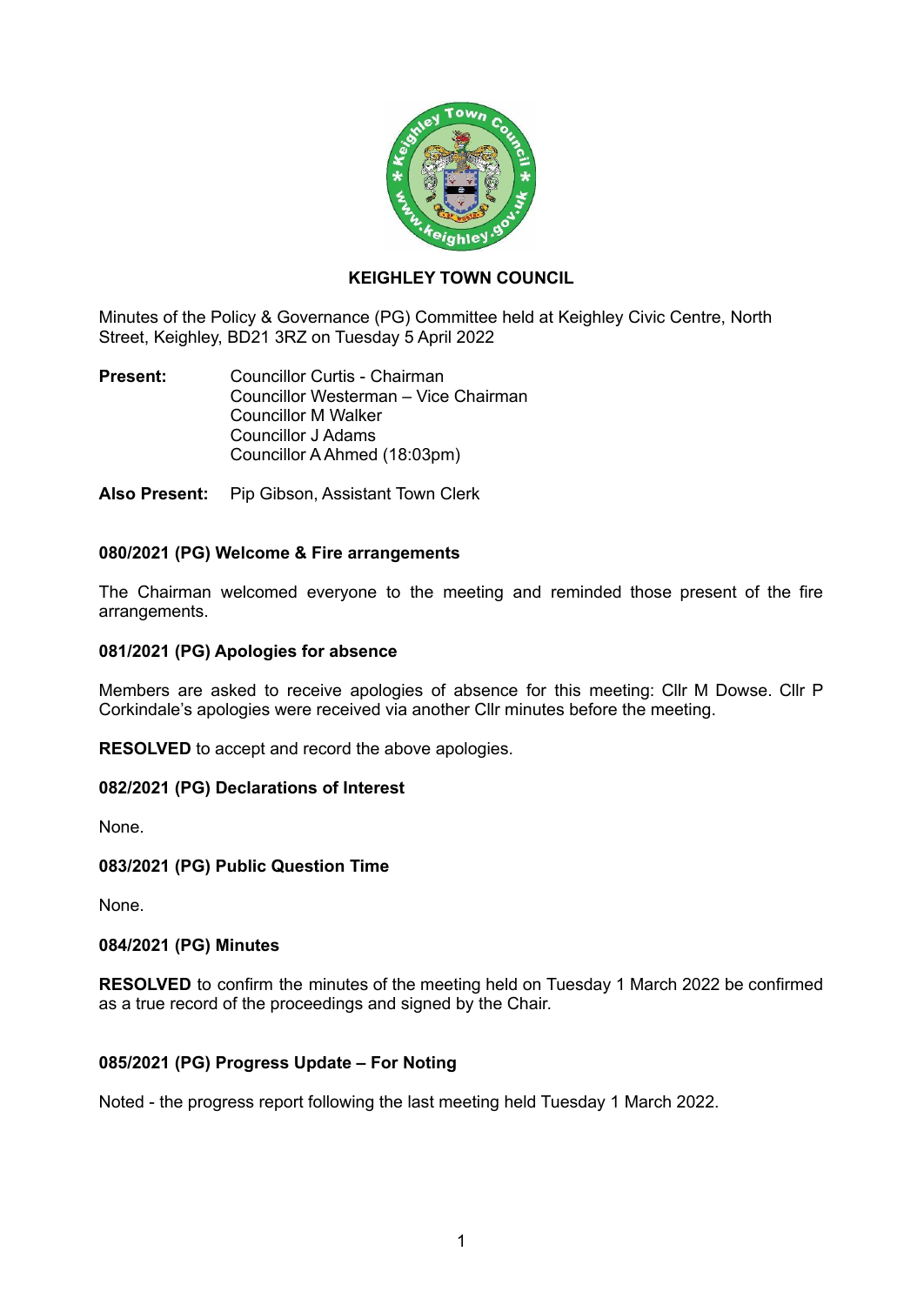## **086/2021 (PG) Town Plan Update – For Noting**

Noted - the attached report from the Assistant Town Clerk/CDO on the Town Plan objectives the Policies & Governance Committee is responsible for.

## **087/2021 (PG) Key Performance Indicators**

**RESOLVED** Members noted the KPI update.

**RESOLVED** Members delegated to the Town Clerk the creation of KPI's for financial year 2022/23 which must be reported to the next committee meeting in June 2022.

#### **088/2021 (PG) Annual Review of Standing Orders**

Members considered a report from the Town Clerk reviewing the Council Standing Orders.

**RESOLVED** Members approve the updated figures in Standing Order 21(f) and (g)

**RESOLVED** Members approve new Standing Order 18(b)(xvii) relating to members non-attendance at meetings.

**RESOLVED** Members recommend to Full Council that "5. l xi. Review of representation on or work with external bodies and arrangements for reporting back" should continue to be reviewed annually.

#### **089/2021 (PG) Annual Review of the Scheme of Delegation**

Members considered a report from the Town Clerk reviewing the Council Scheme of Delegation.

**RESOLVED** Members recommend the draft Scheme of Delegation to Council.

#### **090/2021 (PG) Hirers Indemnity Insurance**

Members considered a report from the Town Clerk detailing a request to authorise use of the Council's Hirers Indemnity Insurance.

**RESOLVED** Members noted that Keighley Model Railway Club and Aire Valley Railway Modelers' Club will use the Council's Hirers Indemnity Insurance on Thursday 2 and Friday 3 June 2022 as part of the Keighley Transport Festival.

## **091/2021 (PG) Community Governance Working Group**

Members received a verbal update on progress of the Community Governance Working Group from the Chair, Cllr M Curtis.

## **092/2021 (PG) Items for future agenda**

Update report from Community Governance Working Group

#### **093/2021 (PG) Date of Next Meeting**

**RESOLVED** to note the date of the next scheduled meeting of this Committee will be held on Tuesday 7 June 2022 at 6.00pm.